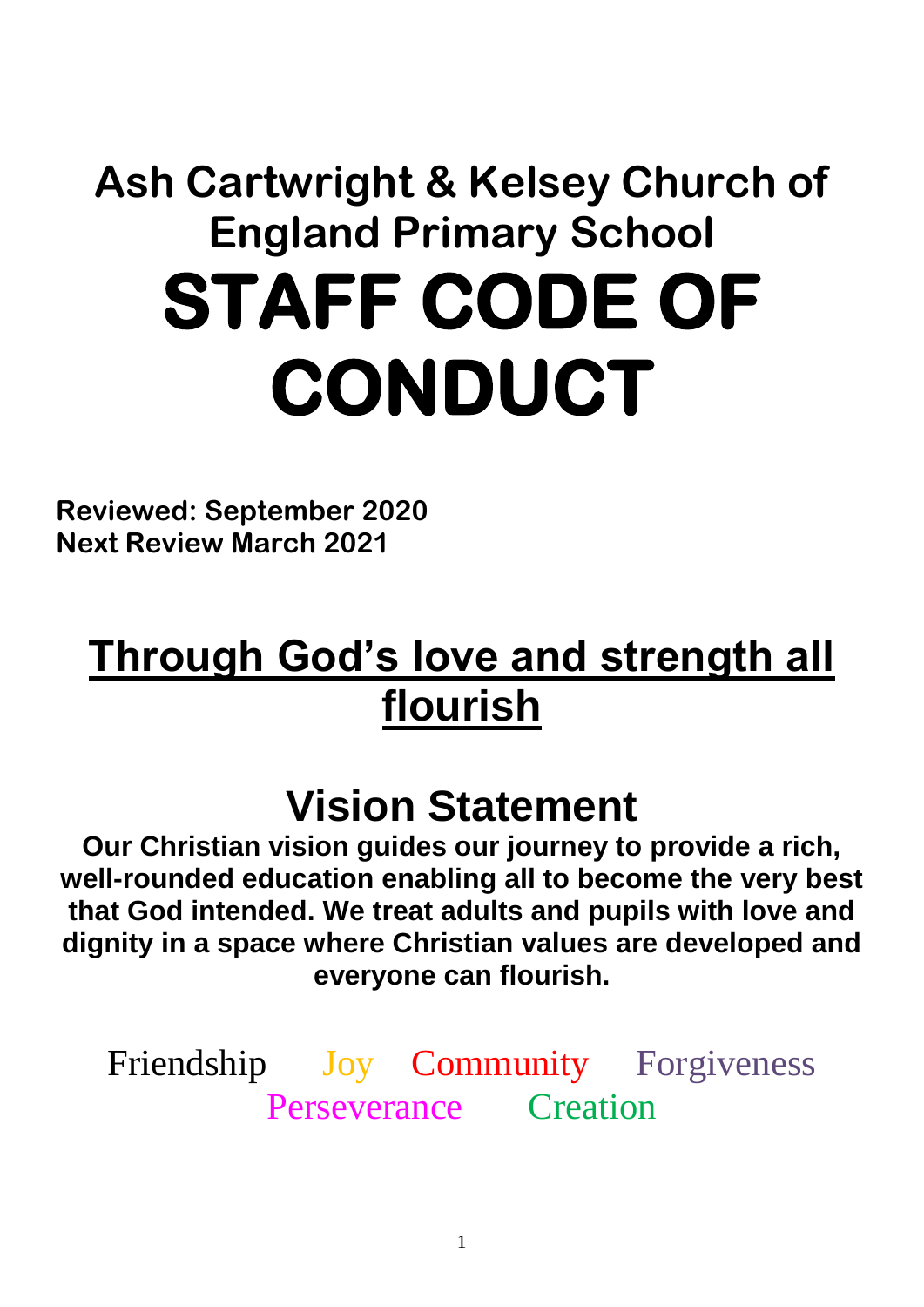#### *The Value of our Code of Conduct*

*We have a formalised 'Code of Conduct' which serves to support and protect both pupils and staff. It sets out the boundaries and guidelines as to what is good and appropriate behaviour between teachers, pupils and parents.* 

*Without an agreed policy on conduct, no parameters are in place for individuals and there is a risk of interpretation. We have our responsibilities written down and they are communicated to all staff and properly understood by them, so there is no room for misinterpretation.*

 *(Refer to 'Guidance for Safe Working Practices for the Protection of Children and Staff in Education Settings')*

### **Ash Cartwright & Kelsey C of E Primary School aims to enable all pupils:**

- **To live in a friendly, caring and forgiving community, whose ethos is founded on our Christian Values.**
- **To be happy in school and to find pleasure in learning and creativity.**
- **To improve on their personal best, to strive for excellence and to know how to persevere.**
- **To develop self-discipline and a positive self image.**
- **To be prepared for the next stage in their academic career and for life.**

#### **Acts of Worship**

**As a Voluntary Aided School, we value daily Collective Worship highly and understand that this provides a spiritual space for children and staff to explore religious themes, stories and values which help to strengthen the Christian ethos of our school. All staff are expected to:**

- **Regularly attend Collective Worship**
- **Model and promote our Christian Values: Friendship and Forgiveness, Creativity, Community, Perseverance (leading to Excellence) and Happiness**
- **Support and promote the Christian messages we share in Collective Worship in the daily life of our school community**
- **Participate in class acts of worship, including daily lunchtime and going home prayers**
- **Show respect for those who have a differing world / religious viewpoint**

#### **Establishing and maintaining a positive whole school ethos**

- **We treat everybody with equal respect and we treat others as we would like to be treated ourselves.**
- **We are sensitive and considerate to other people's needs and values.**
- **We are aware of our own and others' roles and responsibilities.**
- **We value teamwork and work collaboratively: sharing ideas, resources, knowledge and information with others.**
- **We are approachable and supportive of pupils, parents and colleagues.**
- **We take pride in the school environment.**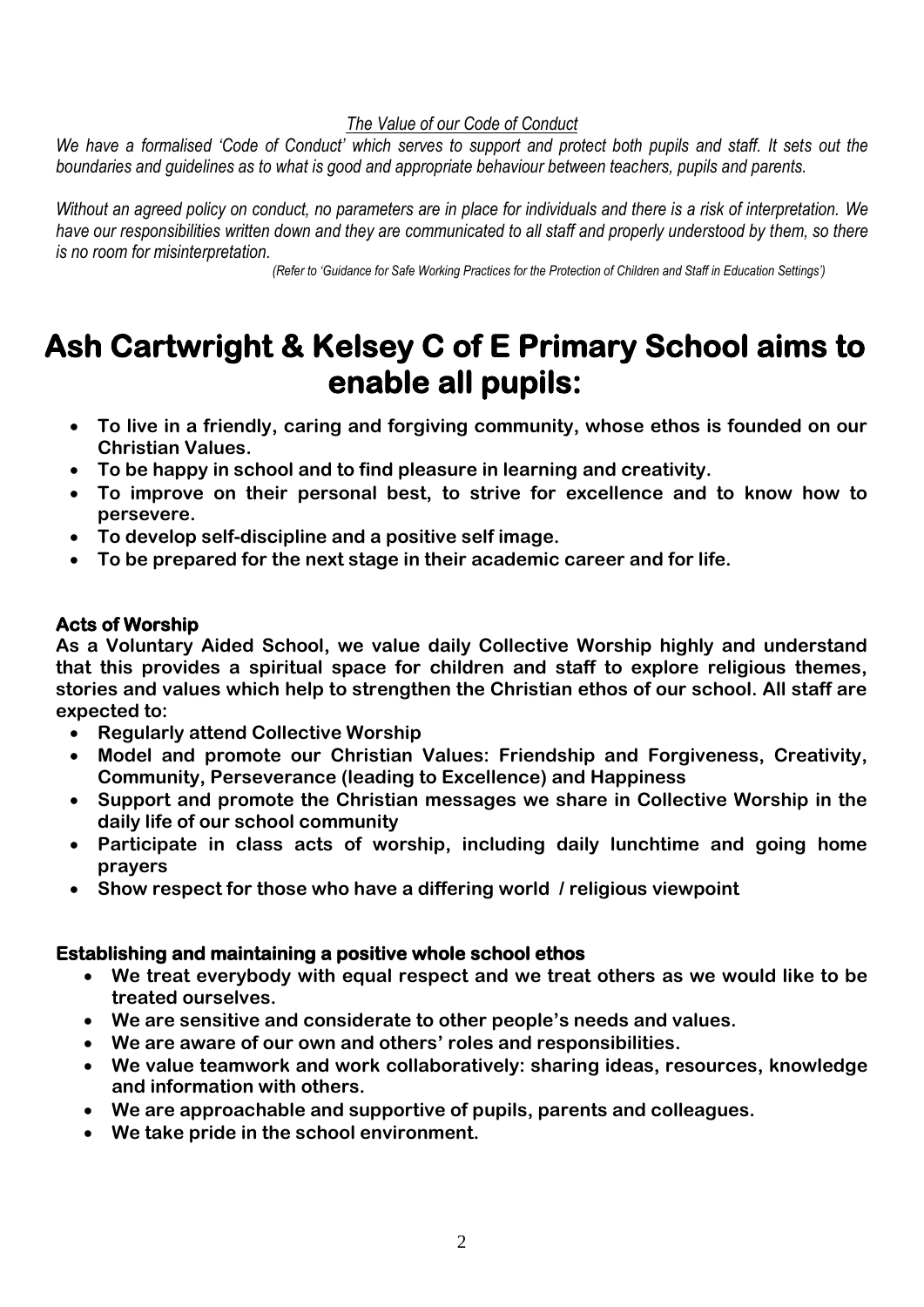#### **Collective responsibility**

- **At Ash Cartwright & Kelsey School we accept shared responsibility for the general smooth running of the school and support each other where needed.**
- **We deal with behaviour issues around the school/playground (not just for our own classes) in an appropriate manner that is fair to all parties.**
- **We inform colleagues/make alternative arrangements when our known absence will impact on others e.g. swap playground duty.**
- **We follow the school's Dress Code.**
- **We take responsibility for maintenance of display boards in shared areas of the school.**
- **We take responsibility for our working environment, e.g. putting our own cups in the dishwasher, returning resources, keeping shared areas tidy etc.**
- **We participate in whole school events and contribute to staff discussions.**
- **We familiarise ourselves with, and follow whole school policies as well as procedures for day to day issues.**

#### **Professional communication and conduct**

- **We will be clear about the school's aims, values and policies and ensure that our actions and words are in line with them. We are aware that at all times we are ambassadors for Ash Cartwright & Kelsey School.**
- **We will respect individual differences.**
- **We will be open to constructive feedback and will both seek and accept help and support when needed or offered.**
- **We use different sources of information (e.g. twilights, training) to keep abreast of developments in school as well as in the wider world of education and are adaptable to change.**
- **We work as part of a whole school team, sharing resources and ideas.**
- **We will be punctual, prepared, organised, efficient and competent.**
- **To ensure the smooth and effective running of the school, all staff must accept that communication is a shared responsibility. It is also the responsibility of all to read (and act upon, where appropriate) all internal communications, including notice boards and regularly checking email.**
- **Safeguarding - Staff badges must be worn whilst on school premises and when representing the school at outside events/meetings.**

#### **Attendance/absence/deadlines**

- **Modelling good time keeping is the responsibility of every member of staff. We inform the school as soon as possible of lateness or absence. Persistent lateness is a disciplinary issue.**
- **We make appointments outside school hours where possible and provide an appointment letter for a hospital appointment in school time.**
- **We follow Ash Cartwright & Kelsey's procedure in terms of absence due to sickness (back to work meeting with the Office Manager, self certification form filling on return to work; doctor's certificate shown if sickness exceeds self certification period).**
- **We are aware that attendance will be discussed in our annual appraisal meeting and at the appraisal review meetings.**
- **We set reasonable and achievable deadlines and negotiate extensions in advance of the due date.**
- **We use information from meetings, bulletin sheets, briefings etc to be aware of deadlines.**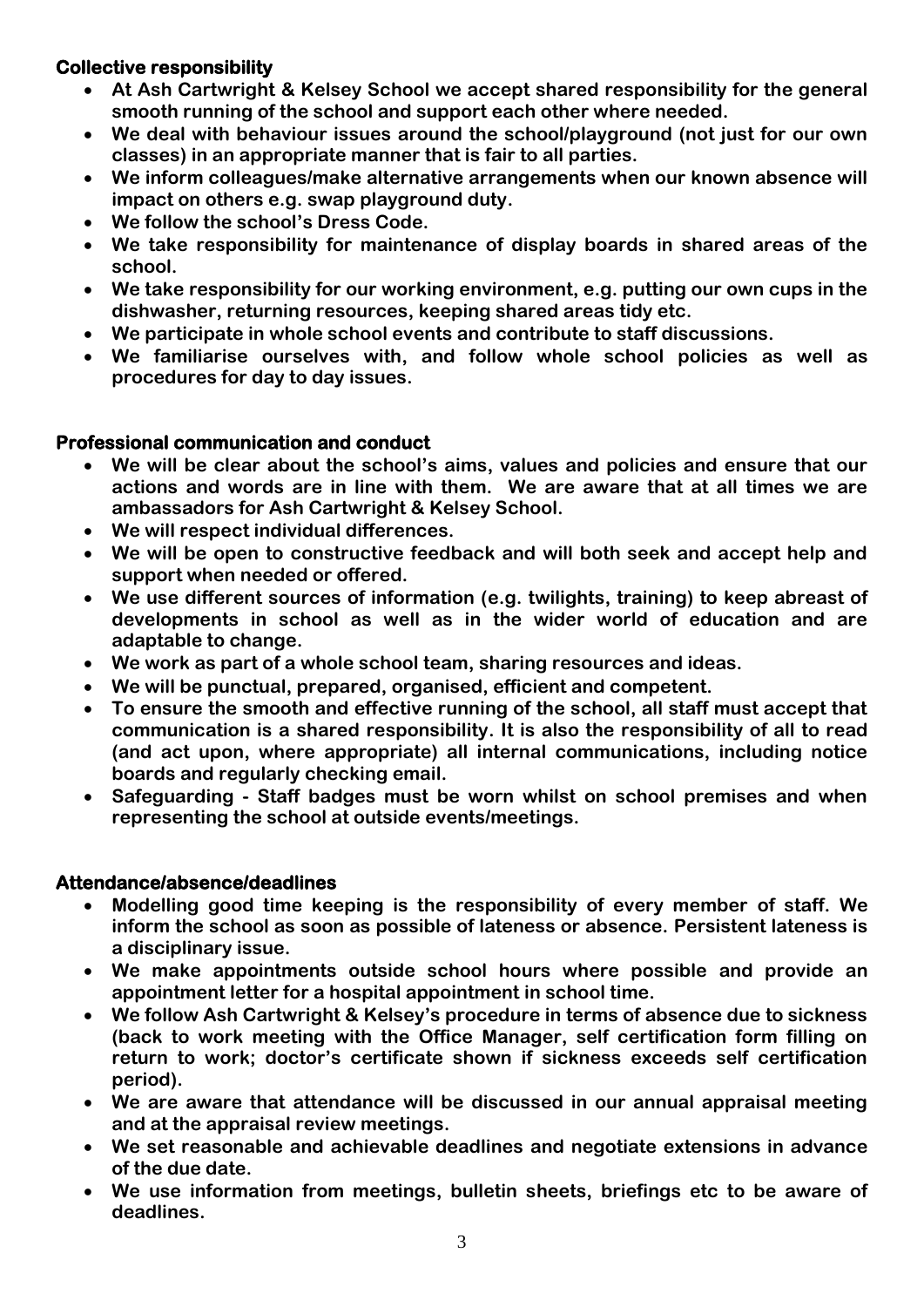#### **Dealing with conflict between colleagues**

- **We keep issues in proportion.**
- **We listen and respond in a mature positive, respectful and professional way.**
- **We are prepared to apologise for our own behaviour if necessary following our principles of Restorative Justice**
- **We reflect on our own behaviour in difficult situations.**
- **At all times the following points should be taken into account:**
	- **1. We do not compromise the welfare of pupils.**
	- **2. We do not compromise the well being of other colleagues.**
	- **3. We respect confidentiality (be aware of who you may or may not need to share information with).**
	- **4. We agree a private space to meet: not shared area or other's work space.**
	- **5. We agree an appropriate time to meet: not class time or when on duty.**
	- **6. We use neutral language.**
	- **7. We do not personalise issues.**
- **Where possible the following processes should be followed:**
	- **1. We try to resolve issues between each other.**
	- **2. We involve a third party (peer support) if needed.**
	- **3. We seek involvement of Senior Management if needed.**
	- **4. We make a formal complaint or use grievance procedure as a last result.**
- **We are prepared to assist colleagues in resolving conflicts.**

#### **Role Models**

- **Sometimes a member of staff might try to relate to pupils by adopting their mannerisms and slang, or treating them as peers and sharing inappropriate comments and humour. This behaviour erodes the basis of a professional relationship in which the adult is expected to act objectively in the best interest of the child, and blurs the boundary between appropriate and inappropriate behaviour.**
- **In many cases this kind of behaviour is never quite serious enough to lead to a complaint, but it will leave the member of staff in a very vulnerable position if an allegation of abuse is made against him/her.**
- **We may have the best intentions, but those intentions can easily be expressed in a manner that can be seen by others, as inappropriate. We need to be able to assess our behaviour in a given situation from the point of view of an outsider – a parent or governor for example, and avoid traps we may naively create for ourselves.**
- **With regard to child protection, we should take care not to place ourselves in a vulnerable position. It is always advisable for interviews or work with individual children or parents to be conducted in view of other adults.**
- **We should work towards providing an environment and atmosphere for children and young people to enable them to feel safe to talk. However, we should never promise a child to keep certain information confidential. It must be explained that we have certain duties to help keep that child safe, which may involve informing others.**